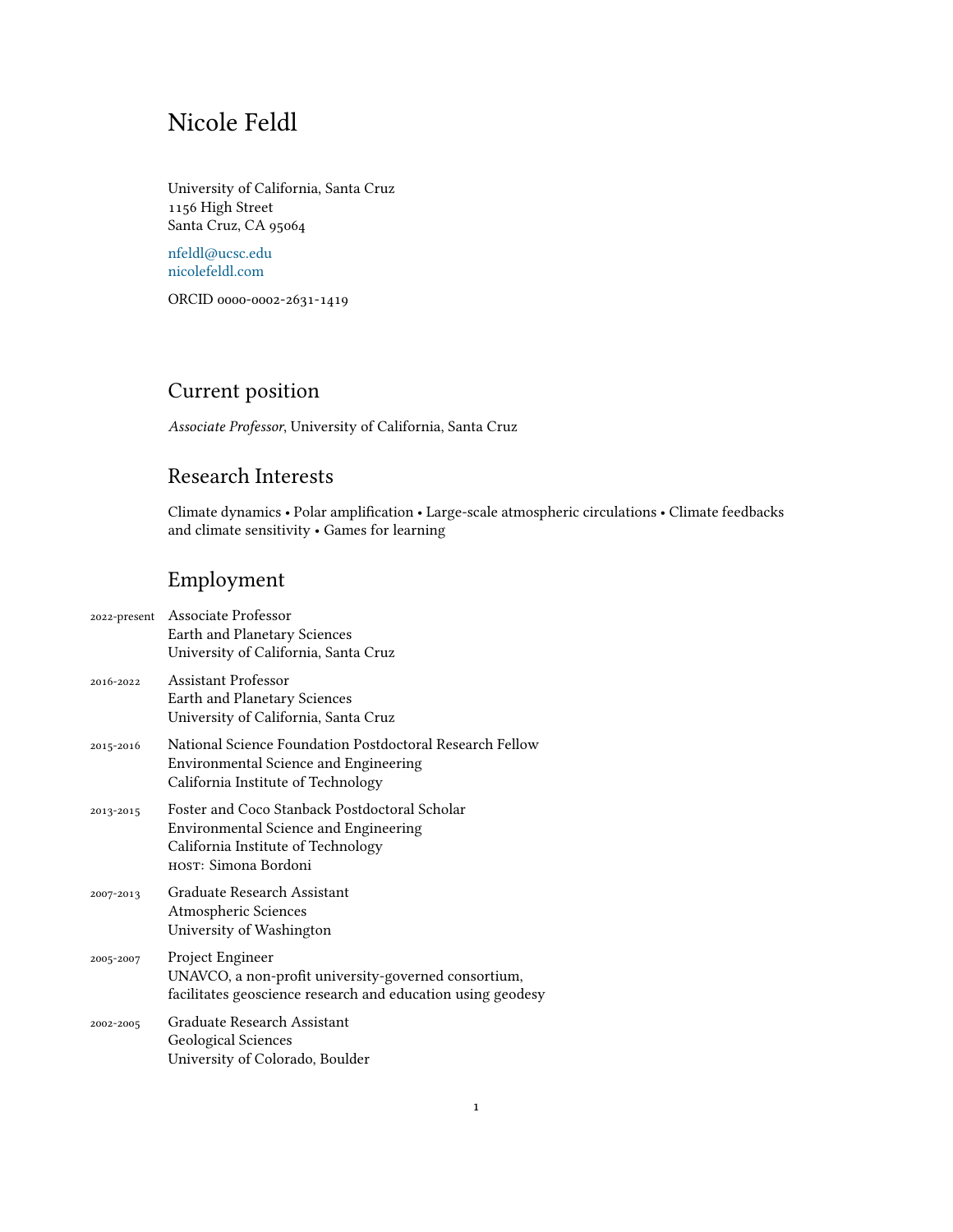### Education

- 2013 PhD in Atmospheric Sciences University of Washington advisoR: Gerard Roe 2005 MS in Geological Sciences University of Colorado advisoR: Roger Bilham
- 2002 BS in Geological Sciences *summa cum laude* University of North Carolina at Chapel Hill

# Honors  $\mathcal O$  Awards

2018 NSF CAREER Award.

- 2015 NSF Postdoctoral Research Fellowship (PRF).
- 2013 Foster and Coco Stanback Postdoctoral Fellowship.
- 2012 Washington NASA Space Grant Consortium Graduate Fellowship.
- 2011 Outstanding Poster Presentation, World Climate Research Programme Open Science Conference, Denver.
- 2007 Achievement Rewards for College Scientists (ARCS) Fellowship, Seattle Chapter.
- 2005 Outstanding Geoscience Student Award, Association for Women Geoscientists, Denver Chapter.
- 2004 Longley, Warner, and Wahlstrom Award, University of Colorado.
- 2002 Op White Prize in Geology, University of North Carolina at Chapel Hill.

### Grants

- 2018-2023 PI, CAREER: The Lapse Rate Feedback and Other Mechanisms of High-Latitude Climate Change, NSF AGS-1753034.
- 2019-2022 Co-PI, REU: The Lamat Summer Research Program on High Performance Computing in Astrophysics, NSF AST-1852393.
- 2018-2021 Co-PI, MRI: Acquisition of a High Performance Computer for Computational Science at UC Santa Cruz, NSF AST-1828315.
- 2015-2016 PI, PRF: Coupling Between Regional Climate Feedbacks and Large-scale Circulation in a Hierarchy of Models, NSF AGS-1524569.

# Publications

#### Journal Articles

Advisees are underlined. H-index 16, cumulative citations 1250 (Google Scholar, June 2022).

- 27 Merlis, T. M., **N. Feldl**, and R. Caballero (2021), Changes in poleward atmospheric energy transport over a wide range of climates: Energetic and diffusive perspectives and a priori theories, [submitted.](https://eartharxiv.org/repository/view/2665/)
- 26 Santer, B. D., S. Po-Chedley, **N. Feldl**, J. C. Fyfe, Q. Fu, S. Solomon, M. England, K. B. Rodgers, M. F. Stuecker, C. Mears, C.-Z. Zou, C. J. W. Bonfils, G. Pallotta, M. D. Zelinka, N. Rosenbloom, J.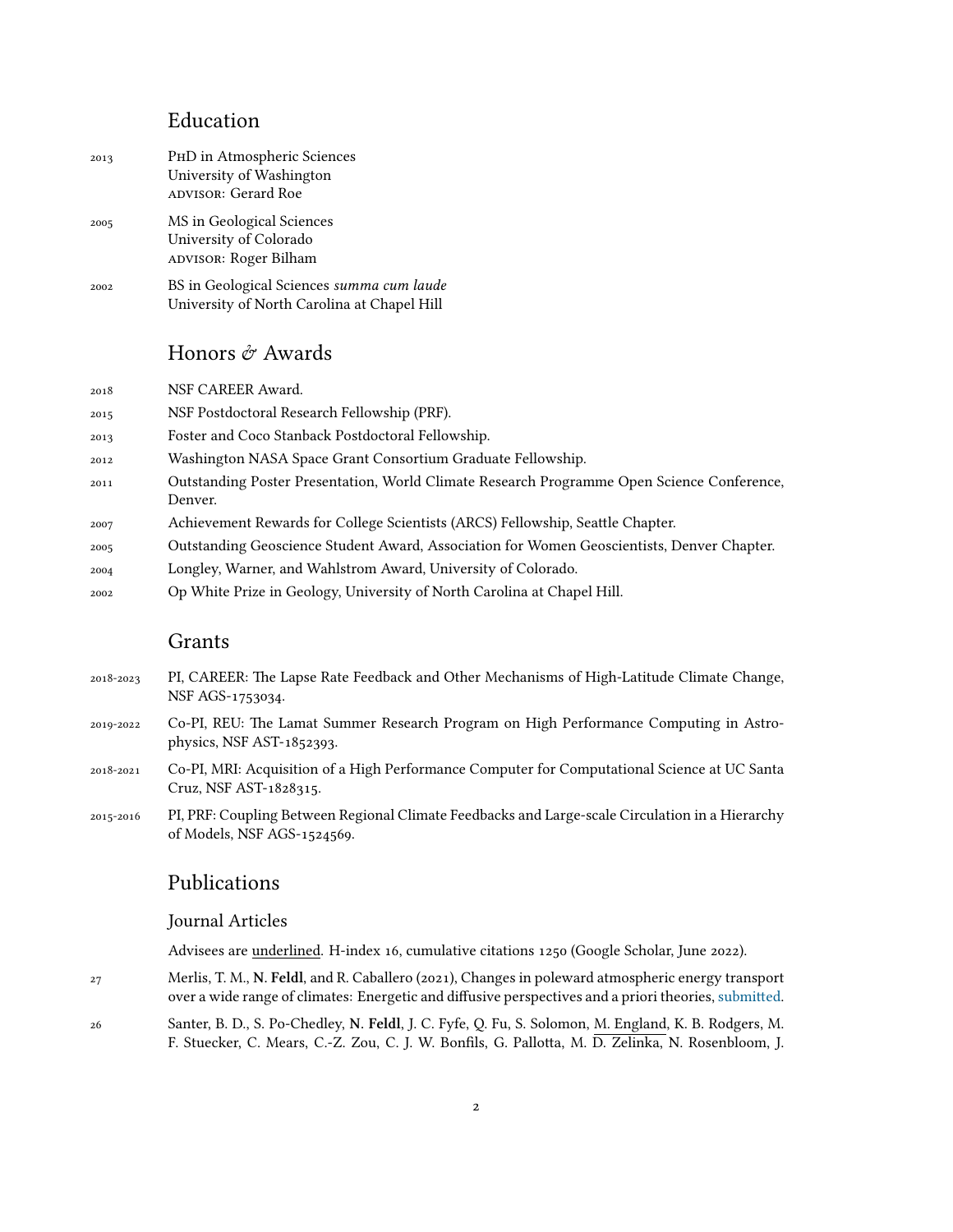|    | Edwards (2022), Robust anthropogenic signal identified in the seasonal cycle of tropospheric tem-<br>perature, Journal of Climate, doi:10.1175/JCLI-D-21-0766.1.                                                                                                                                                                                  |
|----|---------------------------------------------------------------------------------------------------------------------------------------------------------------------------------------------------------------------------------------------------------------------------------------------------------------------------------------------------|
| 25 | Singh, H., N. Feldl, J. E. Kay, and A. L. Morrison (2022), Climate sensitivity is sensitive to changes<br>in ocean heat transport, <i>Journal of Climate</i> , 35(9), 2653-2674, doi:10.1175/JCLI-D-21-0674.1.                                                                                                                                    |
| 24 | Kaufman, Z. S., and N. Feldl (2022), Causes of the Arctic's lower-tropospheric warming structure,<br>Journal of Climate, 35(6), 1983-2002, doi:10.1175/JCLI-D-21-0298.1.                                                                                                                                                                          |
| 23 | Taylor, P. C., R. C. Boeke, L. N. Boisvert, N. Feldl, M. Henry, Y. Huang, P. L. Langen, W. Liu, F. Pi-<br>than, S. A. Sejas, and I. Tan (2022), Process drivers, inter-model spread, and the path forward: A re-<br>view of amplified Arctic warming, Frontiers in Earth Science, 9:758361, doi:10.3389/feart.2021.758361.                        |
| 22 | Feldl, N., and T. M. Merlis (2021), Polar amplification in idealized climates: The role of ice, mois-<br>ture, and seasons, Geophysical Research Letters, 48, e2021GL094130, doi:10.1029/2021GL094130.                                                                                                                                            |
| 21 | Feldl, N., S. Po-Chedley, H. K. A Singh, S. Hay, and P. J. Kushner (2020), Sea ice and atmospheric<br>circulation shape the high-latitude lapse rate feedback, npj Climate and Atmospheric Science, 3, 41<br>doi:10.1038/s41612-020-00146-7.                                                                                                      |
| 20 | Kaufman, Z. S., N. Feldl, W. Weijer, and M. Veneziani (2020), Causal interactions between Southern<br>Ocean polynyas and high-latitude atmosphere-ocean variability, Journal of Climate, 33, 4891-4905,<br>doi:10.1175/JCLI-D-19-0525.1.                                                                                                          |
| 19 | Siler, N., G. H. Roe, K. C. Armour, and N. Feldl (2019), Revisiting the surface-energy-flux perspec-<br>tive on the sensitivity of global precipitation to climate change, Climate Dynamics, 52, doi:10.1007/s00382-<br>018-4359-0.                                                                                                               |
| 18 | Bonan, D. B., K. C. Armour, G. H. Roe, N. Siler, and N. Feldl (2018), Sources of uncertainty in the<br>meridional pattern of climate change, Geophysical Research Letters, 45, doi:10.1029/2018GL079429.                                                                                                                                          |
| 17 | Kim, D., S. M. Kang, Y. Shin, and N. Feldl (2018), Sensitivity of polar amplification to varying in-<br>solation conditions, Journal of Climate, 31, 4933-4947, doi:10.1175/JCLI-D-17-0627.1.                                                                                                                                                     |
| 16 | Anderson, B. T., N. Feldl, and B. R. Lintner (2018), Emergent behavior of Arctic precipitation in re-<br>sponse to enhanced Arctic warming, Journal of Geophysical Research: Atmospheres, 123, doi:10.1002/2017JD026799.                                                                                                                          |
| 15 | Feldl, N., B. T. Anderson, and S. Bordoni (2017), Atmospheric eddies mediate lapse rate feedback<br>and Arctic amplification, Journal of Climate, 30, 9213-9224, doi:10.1175/JCLI-D-16-0706.1.                                                                                                                                                    |
| 14 | Feldl, N., S. Bordoni, and T. M. Merlis (2017), Coupled high-latitude climate feedbacks and their im-<br>pact on atmospheric heat transport, Journal of Climate, 30, 189-201, doi:10.1175/JCLI-D-16-0324.1.                                                                                                                                       |
| 13 | Yang, J., J. Leconte, E. T. Wolf, C. Goldblatt, N. Feldl, T. Merlis, Y. Wang, D. D. B. Koll, F. Ding,<br>F. Forget, and D. S. Abbot (2016), Differences in water vapor radiative transfer among 1D mod-<br>els can significantly affect the inner edge of the habitable zone, The Astrophysical Journal, 826,<br>doi:10.3847/0004-637X/826/2/222. |
| 12 | Feldl, N., and S. Bordoni (2016), Characterizing the Hadley Circulation response through regional<br>climate feedbacks, <i>Journal of Climate</i> , 29, 613-622, doi:10.1175/JCLI-D-15-0424.1.                                                                                                                                                    |
| 11 | Roe, G. H., N. Feldl, K. C. Armour, Y.-T. Hwang, and D. M. W. Frierson (2015), The remote impacts of<br>climate feedbacks on regional climate predictability, Nature Geoscience, 8, 135-139, doi:10.1038/ngeo2346.                                                                                                                                |
| 10 | Feldl, N., D. M. W. Frierson, and G. H. Roe (2014), The influence of regional feedbacks on circula-<br>tion sensitivity, Geophysical Research Letters, 41, 2212-2220.                                                                                                                                                                             |
| 9  | Rose, B. E. J., K. C. Armour, D. S. Battisti, N. Feldl, and D. D. B. Koll (2014), The dependence of<br>transient climate sensitivity and radiative feedbacks on the spatial pattern of ocean heat uptake,<br>Geophysical Research Letters, 41, doi:10.1002/2013GL058955.                                                                          |
|    |                                                                                                                                                                                                                                                                                                                                                   |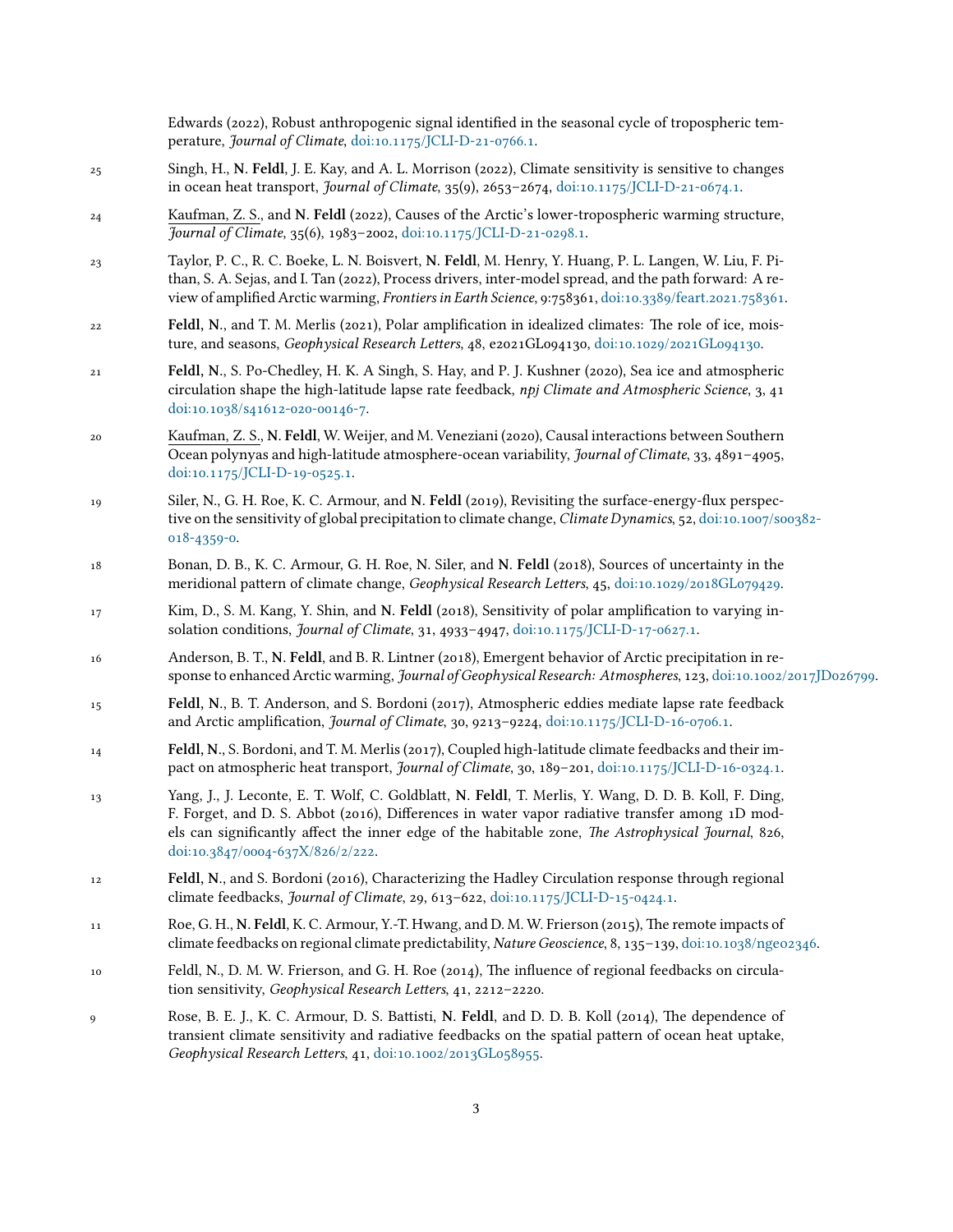- 8 **Feldl, N.**, and G. H. Roe (2013), Four perspectives on climate feedbacks, *Geophysical Research Letters*, 40, [doi:10.1002/grl.50711.](https://doi.org/10.1002/grl.50711)
- 7 **Feldl, N.**, and G. H. Roe (2013), The nonlinear and nonlocal nature of climate feedbacks, *Journal of Climate*, 26, 8289–8304, [doi:10.1175/JCLI-D-12-00631.1.](https://doi.org/10.1175/JCLI-D-12-00631.1)
- 6 **Feldl, N.**, and G. H. Roe (2011), Climate variability and the shape of daily precipitation: A case study of ENSO and the American West, *Journal of Climate*, 24, 2483–2499.
- 5 **Feldl, N.**, and G. H. Roe (2010), Synoptic weather patterns associated with intense ENSO rainfall in the southwest United States, *Geophysical Research Letters*, 37.
- 4 **Feldl, N.**, and R. Bilham (2006), Great Himalayan earthquakes and the Tibetan Plateau, *Nature*, 444, 165–170.
- 3 Bilham, R., E. R. Engdahl, **N. Feldl**, and S. P. Satyabala (2005), Partial and complete rupture of the Indo-Andaman plate boundary 1847-2004, *Seismological Research Letters*, 76, 299–311.
- 2 Hough, S. E., R. Bilham, N. Ambraseys, and **N. Feldl** (2005), The 1905 Kangra and Dehra Dun earthquakes, *Geological Survey of India Special Publications*, 85, 15–22.
- 1 Hough, S. E., R. Bilham, N. Ambraseys, and **N. Feldl** (2005), Revisiting the 1897 Shillong and 1905 Kangra earthquakes in northern India: Site response, Moho reflections and a triggered earthquake, *Current Science*, 88, 1632–1638.

### Professional Activities

#### Activities and Memberships in Professional Associations

- 2022 Session Chair, Idealized Model Approaches to the Atmosphere and Ocean Circulation, AMS Conference on Atmospheric and Oceanic Fluid Dynamics, Breckenridge, CO, June 2022.
- 2004-present American Geophysical Union
- 2014-present American Meteorological Society

#### Reviewer

JouRnal ARticles foR

*Nature Geoscience, Nature Communications, npj Climate and Atmospheric Science, Earth's Future, Geophysical Research Letters, Journal of Climate, Journal of Geophysical Research: Atmospheres, Climate Dynamics.*

#### PRoposals foR

National Science Foundation (ad hoc and panel), National Oceanic and Atmospheric Administration.

#### Invited Presentations

- 2022 Princeton Center for Theoretical Science, From Spectroscopy to Climate: Radiative Constraints on the General Circulation Workshop, forthcoming.
- 2022 Stormtracks 2022 Workshop, Olèron Island, France, June 2022.
- 2022 University of California, Los Angeles, Atmospheric and Oceanic Sciences Seminar, April 2022.
- 2022 Stanford University, Earth System Science Seminar, March 2022.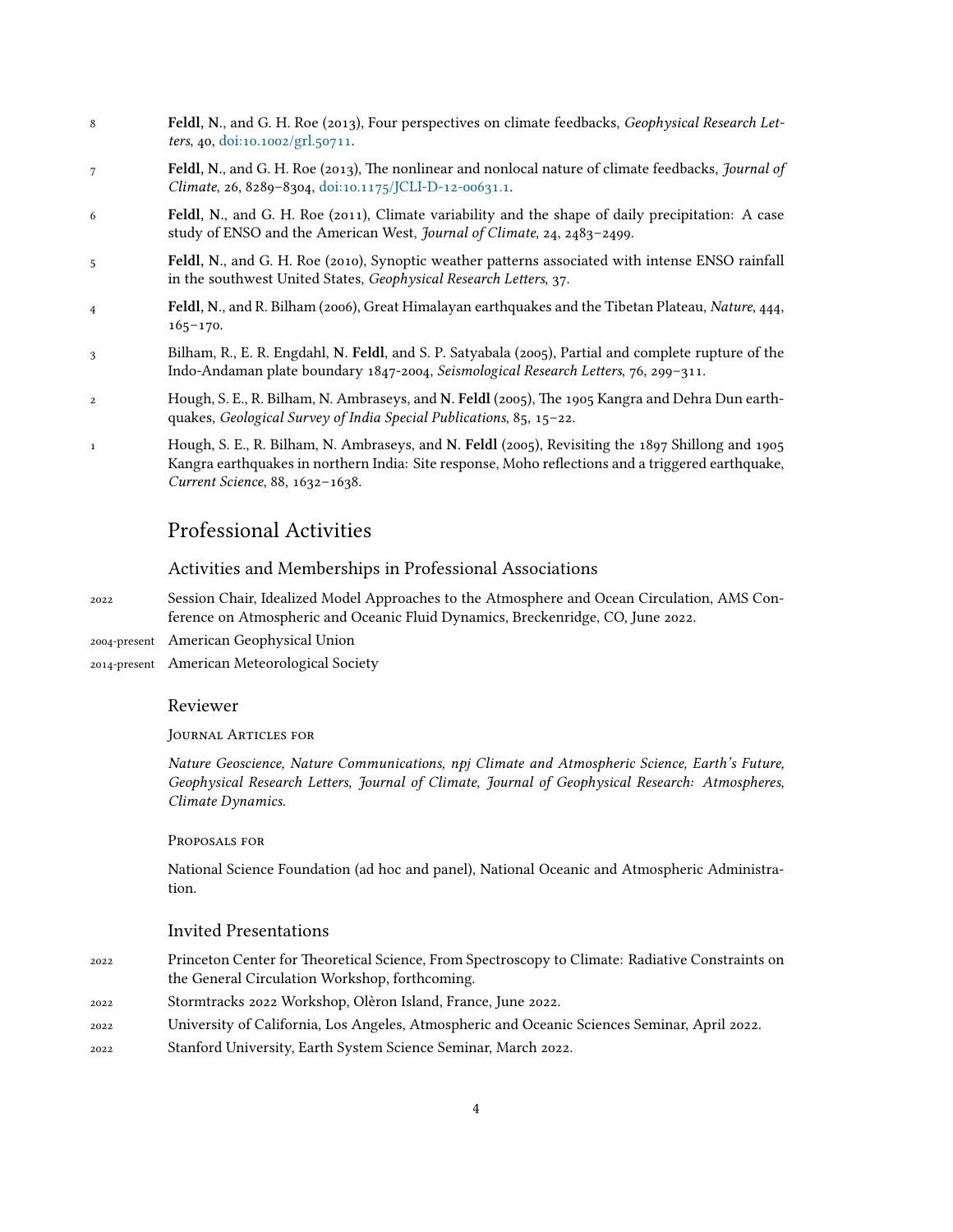University of Trento, Italy, Weather and Climate: From Fundamentals to Applications Seminar, March 2022. American Geophysical Union Fall Meeting, New Orleans, December 2021. PAMIP (Polar Amplification Model Intercomparison Project) Webinar, December 2021. ECS and Cloud Feedback Virtual Symposium, July 2021. DOE RGMA Program, High-Latitude Processes and Feedbacks Webinar, June 2021. University of California, Irvine, Earth System Science Seminar, May 2021. University of Chicago, Geophysical Sciences Seminar, May 2021. George Mason University, Climate Dynamics Seminar, April 2021. Leipzig University, Germany, Graduate School for Clouds, Aerosols and Radiation Advanced Training Module: The Lapse-rate feedback in the Arctic, March 2021. McGill University, Canada, Atmospheric and Oceanic Sciences Seminar, February 2021. University of California, Riverside, Hewett Club Lecture, February 2021. University of California, Los Angeles, Atmospheric Dynamics Seminar, January 2021. Stanford University, Atmosphere, Ocean, and Climate Dynamics Seminar, November 2020. Scripps Institution of Oceanography, Climate Journal Club, October 2020. National Taiwan University, Taiwan, postponed due to COVID-19 pandemic. University of Toronto, Canada, Noble Seminar in Atmospheric Physics, March 2020. American Geophysical Union Fall Meeting, Washington, DC, December 2018. DOE RGMA Program, High-Latitude Processes and Feedbacks Webinar, February 2018. AMS Annual Meeting, Conference on Climate Variability and Change, Austin, January 2018. Lawrence Livermore National Laboratory, Climate and Weather Seminar, November 2017. San Jose State University, Geology Club Seminar, October 2017. University of California, Santa Cruz, Geophysical and Astrophysical Fluid Dynamics Seminar, May 2017. MIT, Atmospheric Science Seminar, Cambridge, November 2015. University of Rochester, Earth and Environmental Sciences Seminar, April 2015. University of California, Santa Cruz, Earth and Planetary Sciences Seminar, March 2015. Boston University, Earth and Environment Department Seminar, February 2015. Colorado College, Environmental Program Seminar, January 2015. American Geophysical Union Fall Meeting, San Francisco, December 2014. Portland State University, Geography Seminar, November 2014. University of California, Berkeley, Earth and Planetary Science Seminar, March 2014. Caltech, Environmental Science and Engineering Seminar, February 2014. University of Washington, Atmospheric Sciences Colloquium, June 2013. NCAR, CESM Climate Variability and Change Working Group Meeting, March 2013. University of Washington, Atmospheric and Climate Dynamics Seminar, January 2010.

#### University Service

Member, Graduate Admissions Committee, 2019–present

Member, Thesis Committee: Mason Leandro, Carver Bierson (PhD 2020), John O'Brien (PhD 2019) Member, Faculty Search Committee for Astronomy and Astrophysics, 2017–2018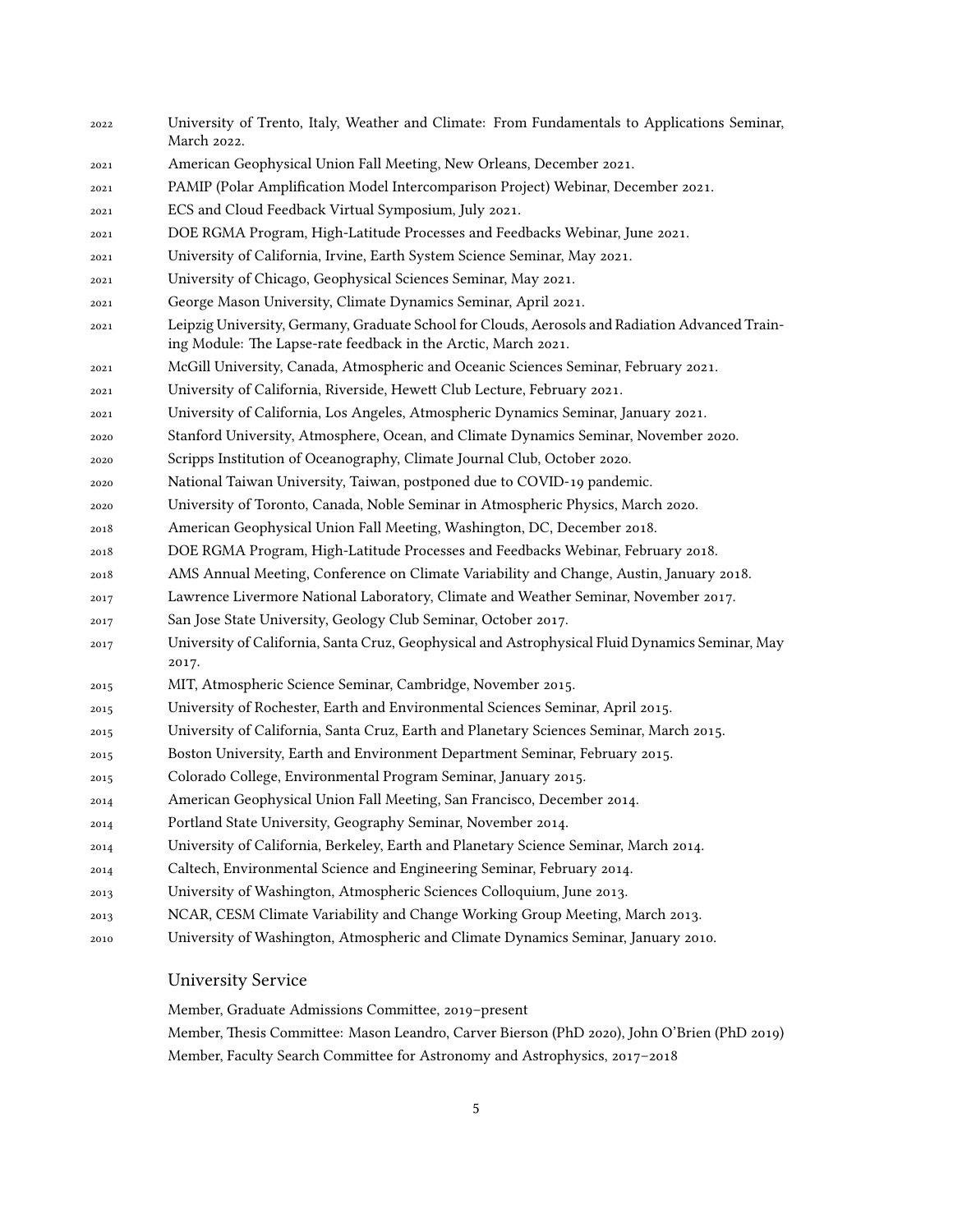Coordinator, Whole Earth Seminar Series, Fall 2017 Member, Faculty Search Committee for Fresh Water, 2016–2017

### Advising

POSTDOCTORAL SCHOLAR (1)

2021-present Mark England

#### PHD STUDENTS (3)

2021-present Hayes Devaney (co-advised with Kai Zhu)

2021-present Po-Chun Chung

2017-present Zachary Kaufman (NSF Graduate Research Fellow)

UNDERGRADUATE RESEARCHERS (4)

Emiliia Dyrenkova (2020–2021; Lamat Fellow), Omar Rosales Cortez (2019), Ricky Calzada (2018– 2019), Flor Vanessa Maciel (2018–2019; Koret Scholar)

GRaduate Game DesigneRs (1)

co-advised with Elizabeth Swensen Devi Acharya (2021)

UndeRgRaduate Game DesigneRs (9)

co-advised with Elizabeth Swensen

Dallas Truong (2020), Janel Catajoy (2019–2020), Xueer Zhu (2019–2020), Amber Sargeant (2019– 2020), Sean Song (2018–2020), Tiffany Phan (2018–2020), Joshua Husting (2018–2019), Alexandria McGill (2018–2019), Emily Rodriguez (2018–2019)

# Teaching

#### University of California, Santa Cruz

*Introduction to Weather and Climate* (EART 12; lower division) Winter 2022, Winter 2021, Fall 2019, Winter 2019, Winter 2018, Fall 2016 *The Atmosphere* (EART 121; upper division) Fall 2020, Fall 2018 *Modeling Earth's Climate* (EART 124; upper division) Spring 2022, Spring 2021, Spring 2020, Spring 2018 *Hydroclimatology* (EART 252; graduate), with Margaret Zimmer Fall 2021, Winter 2020 *Atmospheric Rivers* (EART 290M; graduate), with Noah Finnegan, Fall 2017

*Atmospheric Dynamics* (EART 290M; graduate), Spring 2017